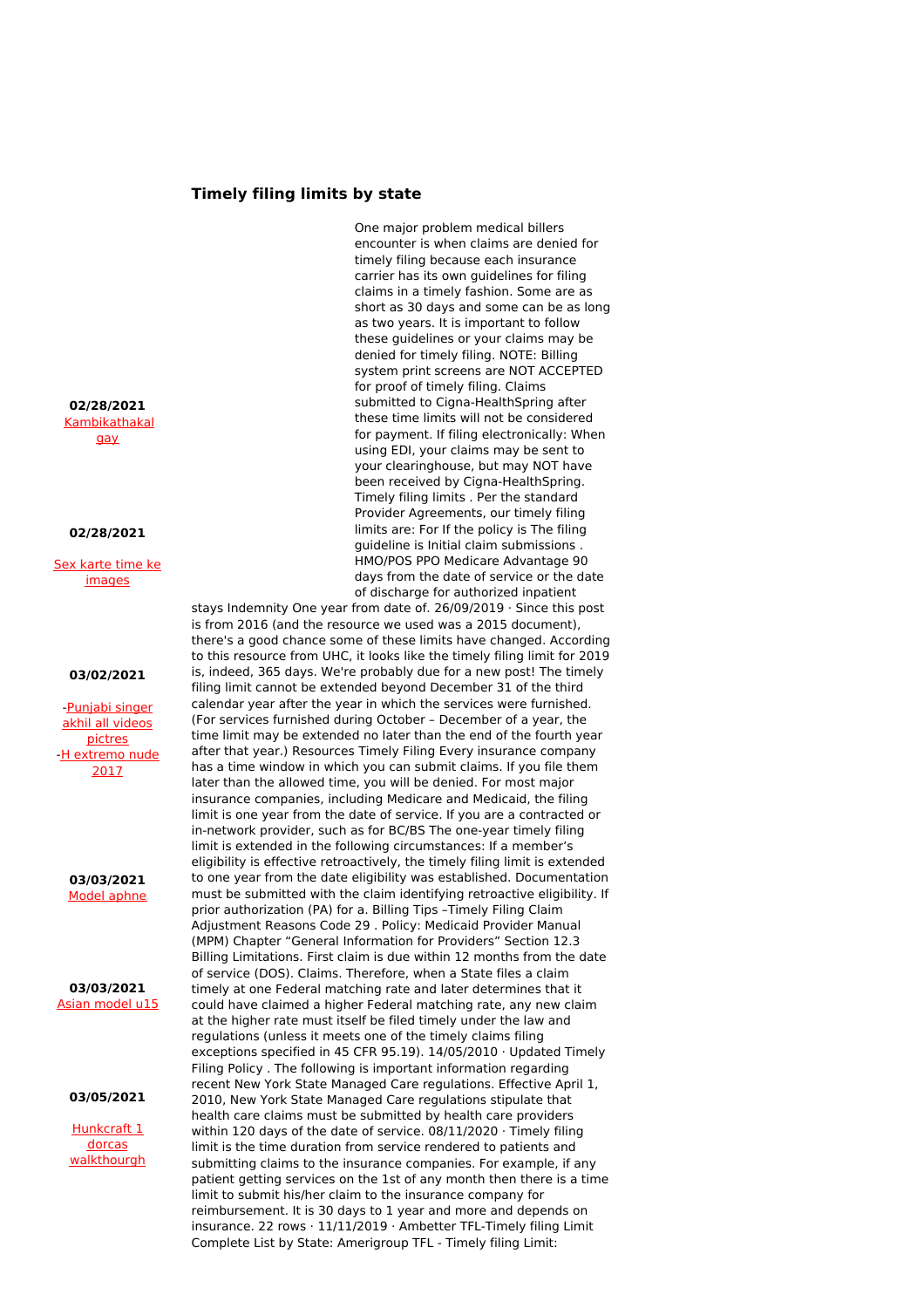#### **03/06/2021**

Monsta dna asa softball bats used military [discount](https://szansaweb.pl/QV)

Participating Providers: 180 Days Non Participating Providers: 365 days: Cigna TFL - Timely filing Limit: 90 Days (Participating Provider) 180 Days (Non Participating Provider) Coventry TFL - Timely filing Limit: 180 Days: GHI TFL - Timely filing Limit. Timely filing applies to both initial and re-submitted claims. Durable medical equipment and supplies (DME) identified on the DME fee schedule as not covered by Medicare are subject to a 180 day timely filing requirement and must be submitted to the Department within 180 days from the date of service. of the ForwardHealth Online Handbook, state and federal laws provide eight exceptions to the claims submission deadline (within 365 days of the date of service [DOS]). Claims or adjustment requests that meet one of the exceptions to the submission deadline may be submitted to timely filing. This . ForwardHealth Update. clarifies the participation for claims payment – subject to a timely filing deadline of 12 months from date of service. The 12 month deadline extends to any exceptions that indicate a 180 day extension for all other providers. Timeliness for replacement claims or a void & rebill. This time frame is referred to as timely filing. It's set by each individual insurance company to which you send claims. This means that if insurance company ABC says that that their timely filing limit is 90 days, you have to make sure that you send all of your claims to them within 90 days of the date of service. • There is a delay in a rate code being approved and added to the providers file. The provider has 30 days to submit from the date of the rate approval letter that was sent to the provider. • If a state office gives approval to use Delay Reason Code 3. Claim must be submitted within 30 days from the letter. 04/06/2019 · Company ABC has set their timely filing limit to 90 days "after the day of service." This means that the doctor's office has 90 days from February 20th to submit the patient's insurance claim after the patient's visit. determination on the claim for such service. By "submit timely" we mean within the Medicare timely filing limits set forth in 42 CFR §424.44, or, where applicable, within such period as extended under §424.45. By "claim" we mean a submission that is processable, i.e., one that meets the TIMELY FILING . 43 CFR §447.45 (d) allows states to set timely filing requirements not to exceed a one year time frame from the date of service. States vary in their requirements ranging from 60 days after the date of service to 365 days after the date of service. South Dakota is one of many states with a 6 month timely filing requirement. 29/05/2012 · Time Limit for Filing a Claim. Section 13 (a) (33 U.S.C. 913 (a)) of the Longshore Act states: "Time to file. Except as otherwise provided in this section, the right to compensation for disability or death under this Act shall be barred unless a claim therefore is. TIMELY FILING GUIDELINES. In order to be reimbursed for services rendered, all providers must comply with the following filing limits set by Louisiana Medicaid: Straight Medicaid claims must be filed within 12 months of the date of service. TEENMED claims must be filed within 60 days from the date of. (a) Basis and purpose. This section implements section 1902(a) (37) of the Act by specifying - (1) State plan requirements for - (i) Timely processing of claims for payment; (ii) Prepayment and postpayment claims reviews; and (2) Conditions under which the Administrator may grant waivers of the time requirements. (b) Definitions. Claim means (1) a bill for services, (2) a line item of service. 01/06/2021 · The sooner you file the faster your claim is paid. Filing your claim within the timely filing limits can eliminate claim denials. If your claim denies because it was filed late, Anthem will deny the claim as outlined in your contract with us. It is important to note that the member cannot be billed for denied claims that were not filed timely.  $20/11/2020 \cdot$  The general filing deadline for Texas workers' compensation medical bills is 95 days. Failure by the health care provider to timely submit a claim for payment constitutes a forfeiture of the provider's right to reimbursement for that claim for payment. Exceptions to the 95 day filing deadline. 28 TAC §133.20. Texas Labor Code §408.0272. For timely filing purposes, the provider can file a claim for services provided to beneficiaries whose application for benefits is delayed due to determination of eligibility. Enter the word "PENDING" in place of the beneficiary identification (ID) number. The fiscal agent will process the claim and 26/09/2017 · SC Payors - Timely Filing Limits HNS Timely Filing Policies. All primary claims must be filed to HNS within 15 days of the date of service. All secondary claims must be filed to HNS within 15 days of the date of receipt of the primary EOB. All corrected claims must be filed to HNS within 15 days of the date of receipt of the EOB for the original claim. HNS Best Practices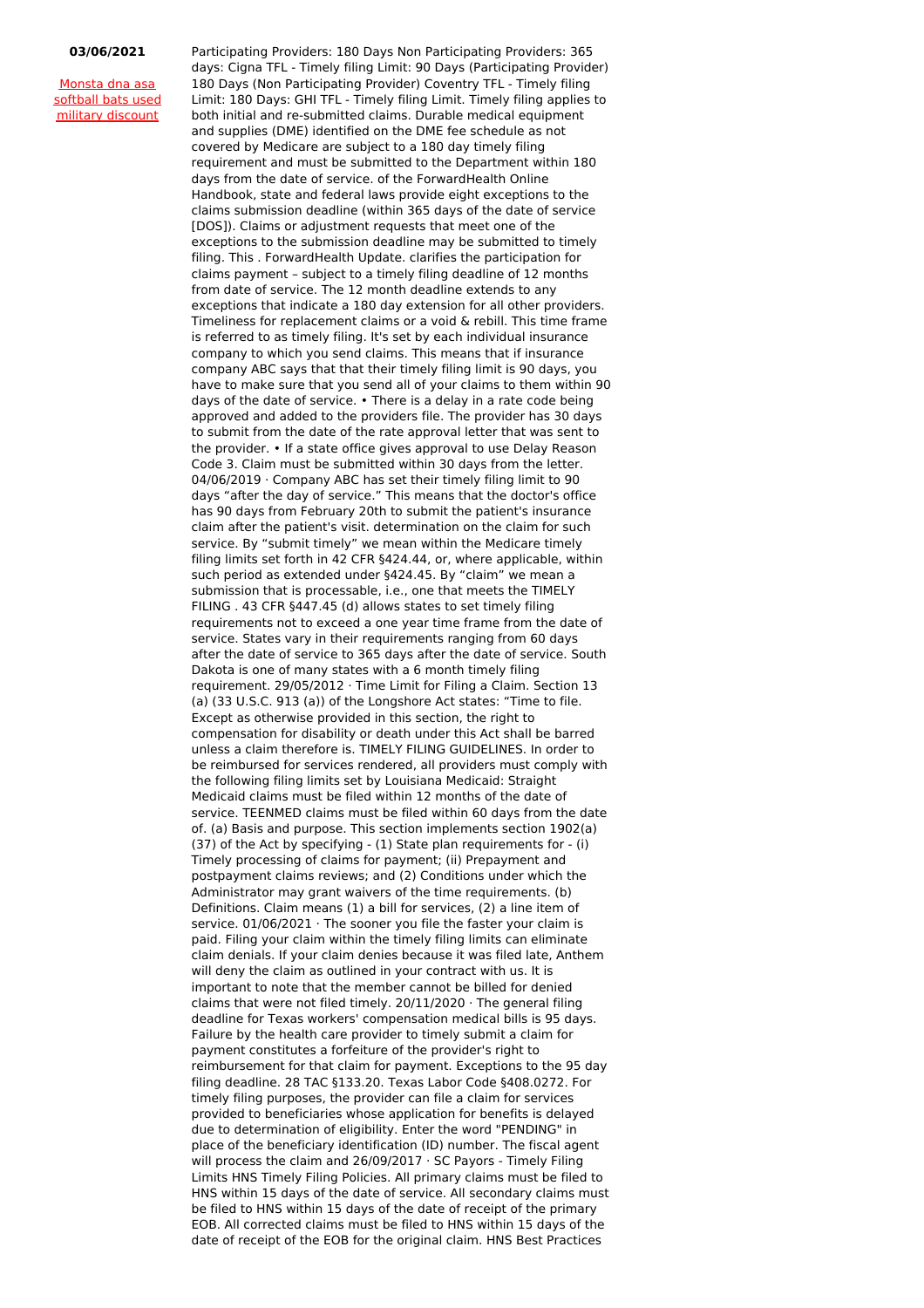HNS has developed best practices to reduce timely filing. 7270.7 Contractors shall extend the 1 calendar year timely filing limit through the last day of the 6th calendar month following the month in which a State Medicaid agency recovered Medicaid payment from a provider or supplier 6 months or more after the date the service was furnished. X X X X X For more information on timely filing standards, state by state, visit aetna.com. Click on "Providers," then on "Providers Overview.". In the Resources section, click on "Regulations by State.". For language services, please call the number on your member ID card and request an operator. 07/09/2018 · When Indiana Medicaid recently announced they were slashing their timely filing limit from 12 months to 180 days beginning in 2019, you may have thought, "No big deal. We meet filing limits as small as 90 days on a regular basis." 07/06/2021 · If a line item "From" date is not timely, but the "To" date is timely, we will split the line item and deny untimely services as not timely filed. Claims received after 12 months from the date of service will deny with reason code 438 (non-assigned and assigned claims), time limit for filing has expired. The beneficiary is liable for the entire billed amount up to the limiting charge for non- assigned claims. On the other hand, the BCBS health insurance of Illinois explains the timely filing limits on its health program. It states that majority have Twelve (12) months commencing the time of service, nevertheless, it may vary depending on the agreement. Alternatively, according to the Denial Code (CO 29) concerning the timely filing of insurance in. Limits are based on calendar days unless otherwise specified. If the member has other health insurance that is primary, then timely filing is counted from the date of the Explanation of Payment of the other carrier. Claims filed beyond federal, state-mandated or Simply standard timely filing limits will be denied as outside the timely filing limit. If a claim for a NY member is submitted past the filing deadline, a NY Participating Provider may request reconsideration of the claim if the participating provider has a historical pattern of timely submissions and the delay was due to an unusual occurrence (e.g., provider illness, provider's computer breakdown, fire, or. Timely Billing Information Delay Reason Code 15 (Natural Disaster) Guidance FOD - 7000: Submitting Claims over Two Years Old FOD - 7001: Submitting Claims over 90 Days from Date of Service FOD - 7006: Attachments for Claim Submission. 22/12/2009 · Medicare claims must be filed within one (1) calendar year after the date of service. Self-insured plans and plans from other states may have different timely filing guidelines. Please call Provider Services at 1- 800-922-8866 to determine what the claims filing limits are for your patients. ERISA sets specific time limits for plans to evaluate your claim and inform you of the decision. The time limits are counted in calendar days, so weekends and holidays are included. Plans are required to pay or provide benefits within a reasonable time after a claim is approved, though ERISA does not specify a time limit. Timely Filing and Late Claims Policy Page 2 of 2 Rev. 05/19/2016 Terminated Self-Insured Groups It is important to note that Medica is not liable for claims received after the run-out date for a self-insured employer group that has terminated coverage with Medica (even if submitted within the timely filing guidelines outlined in this document). 23/06/2020 · Timely filing limits may vary by state, product and employer groups. Example 1. Situation – (assume 180 day timely filing rule) – The time for a claim to fulfil the timely file rule expired on Feb. 29, 2020. Outcome – The rules to suspend timely filing do not apply. If we receive the claim after Feb. 29, 2020, the claim is subject to denial. However, the filing limit is extended another full year if the service was provided during the last three months of the calendar year. If Medicare is the primary payer, timely filing is determined from the processing date indicated on the primary carrier's explanation of benefit (EOB) 51 rows · 08/05/2020 · Time Limit for filing workers compensation claim - Statewise Deadline to file a. Payment appeal timely filing limit updated Amerigroup Washington, Inc. made the decision to extend the timely filing limit for claim payment appeals. Effective January 1, 2021, providers now have 60 calendar days from the date of the Explanation of Payment or reconsideration determination notice to appeal a claim decision. 16/12/2016 · Timely Claim Filing Requirements. Home health and hospice billing transactions, including, claims, and adjustments must be submitted no later than 12 months, or 1 calendar year, after the date the services were furnished. For example, a claim with dates of service 9/15/2015, must be received by 9/15/2016 for processing. Time allowed to file an initial claim-payment dispute 24 months if the improper payment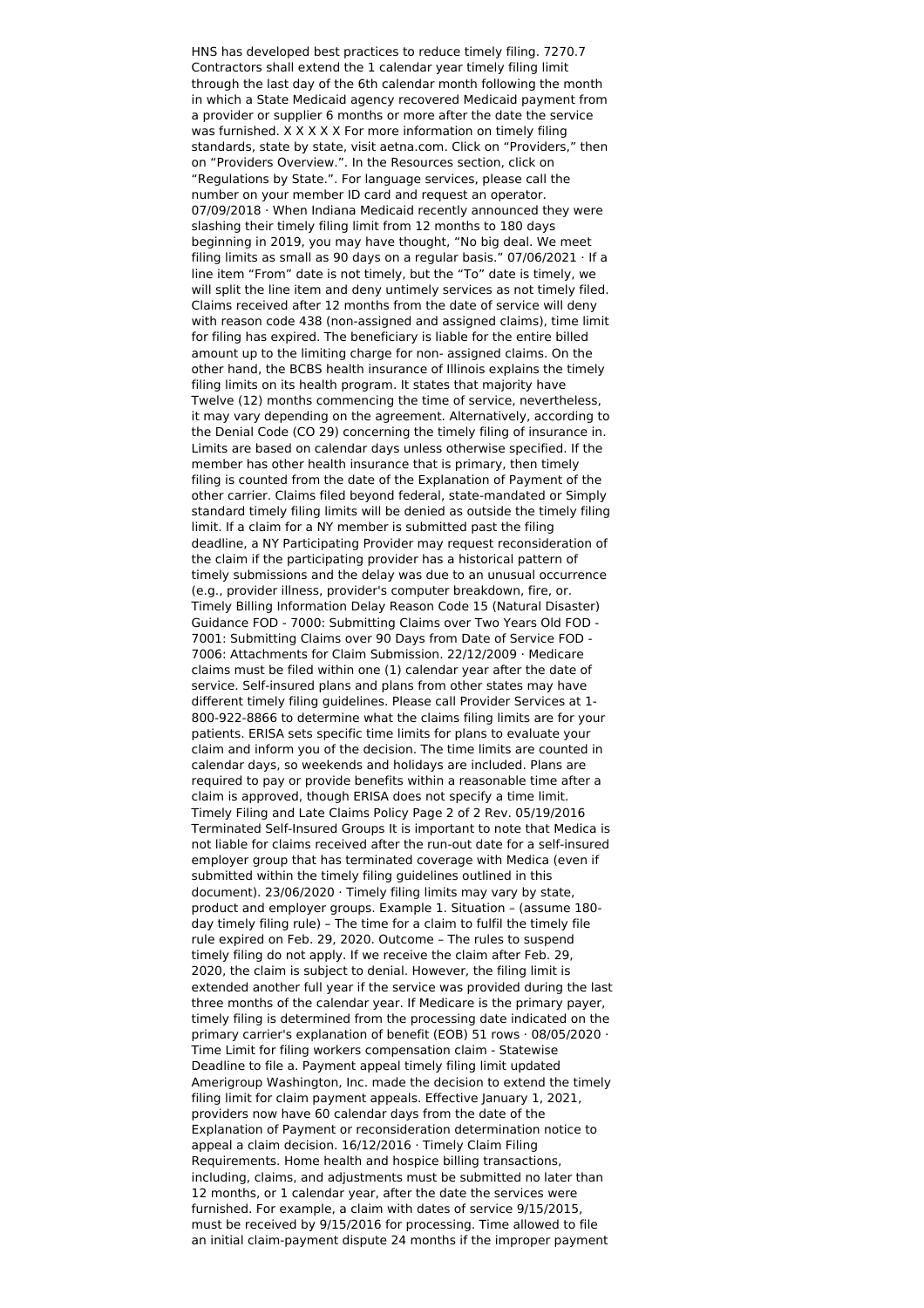was due to a coordination of benefits error. 36 months if the improper payment was due to a recovery by Medicaid, Medicare, the TEENren's Health Insurance program or any other state or federal health care program. 20/08/2019 · The loss of reimbursement for claims due to timely filing errors can be significant, and while some payers may allow an appeal, some are becoming very strict about the rules for overturning a timely filing denial. References: Anthem-Timely Filing Changes Coming in October 2019; CGS Medicare - Timely Filing Requirements for exceeding the timely filing limit. 4. Submit a Request for Reconsideration to Home State: A request for reconsideration is a written communication (i.e. a letter) from the provider about a disagreement with the manner in which a claim was processed, but does not require a claim to be corrected and does not require medical records. The Uniform Rules for New York State Trial Courts, Part 207, which deals with the surrogate's court rules pertaining to filing petitions for probate and administration, make no references to a timeline for filing this initial request for th. Taxpayers in most states must a file state income tax return, in addition to federal taxes. Learn how to file state taxes correctly and save more of your money. President-elect Joe Biden says a round of immediate relief payments may be "in. If you earn income in multiple states, do you have to file taxes in multiple states as well? The answer isn't easy, but here's a guide. The College Investor Student Loans, Investing, Building Wealth Updated: February 11, 2020 By Robert Farr. From getting your documents in order to making sure you get the right credits, there are some key things to know about how to file taxes for the first time. Tax season is in full swing and if it's your first time filing, you might be feelin. You can file an out of state unemployment claim online, over the phone or in person at your local unemployment office. The U.S. Department of Labor works directly with states to administer the Unemployment Insurance program, which provides. Along with tax season comes tax preparation, which few people enjoy even if you're owed a tax refund instead of a tax bill. Not only do you have to file a federal tax return, but in most states, you. Many of the offers appearing on this s. Filing taxes may seem daunting, but for the average person, it's usually fairly simple. If it's your first time filing, here's what you need to know Elevate your Bankrate experience Get insider access to our best financial tools and content. If you live in a state that charges income tax, and most do, and you're required to file, you can face penalties for not doing so or at least getting an extension. State tax agencies can charge you late filing and payment penalties as well. Are you filing taxes for the first time this year or just need a refresher on basic tax forms? In our continuing On the Money TODAY series, NBC senior business correspondent Stephanie Ruhle breaks down how to file your taxes in 2021. Sectio. Face it: Tax Day is no one's favorite time of year, but it's a necessary evil if you want to be a productive member of society. Besides all the time you spend going through receipts and paperwork, you could end up with a tax bill instead of. Does the early bird always get the worm when it comes to paying Uncle Sam? One CPA has some targeted advice. Tax Day itself is a fixed date each year, but all that means is you have a lot of options for when you'll want to file your annual. 23/06/2020 · Timely filing limits may vary by state, product and employer groups. Example 1. Situation – (assume 180-day timely filing rule) – The time for a claim to fulfil the timely file rule expired on Feb. 29, 2020. Outcome – The rules to suspend timely filing do not apply. If we receive the claim after Feb. 29, 2020, the claim is subject to denial. of the ForwardHealth Online Handbook, state and federal laws provide eight exceptions to the claims submission deadline (within 365 days of the date of service [DOS]). Claims or adjustment requests that meet one of the exceptions to the submission deadline may be submitted to timely filing. This . ForwardHealth Update. clarifies the 22/12/2009 · Medicare claims must be filed within one (1) calendar year after the date of service. Self-insured plans and plans from other states may have different timely filing guidelines. Please call Provider Services at 1-800-922- 8866 to determine what the claims filing limits are for your patients. The timely filing limit cannot be extended beyond December 31 of the third calendar year after the year in which the services were furnished. (For services furnished during October – December of a year, the time limit may be extended no later than the end of the fourth year after that year.) Resources  $20/11/2020 \cdot$  The general filing deadline for Texas workers' compensation medical bills is 95 days. Failure by the health care provider to timely submit a claim for payment constitutes a forfeiture of the provider's right to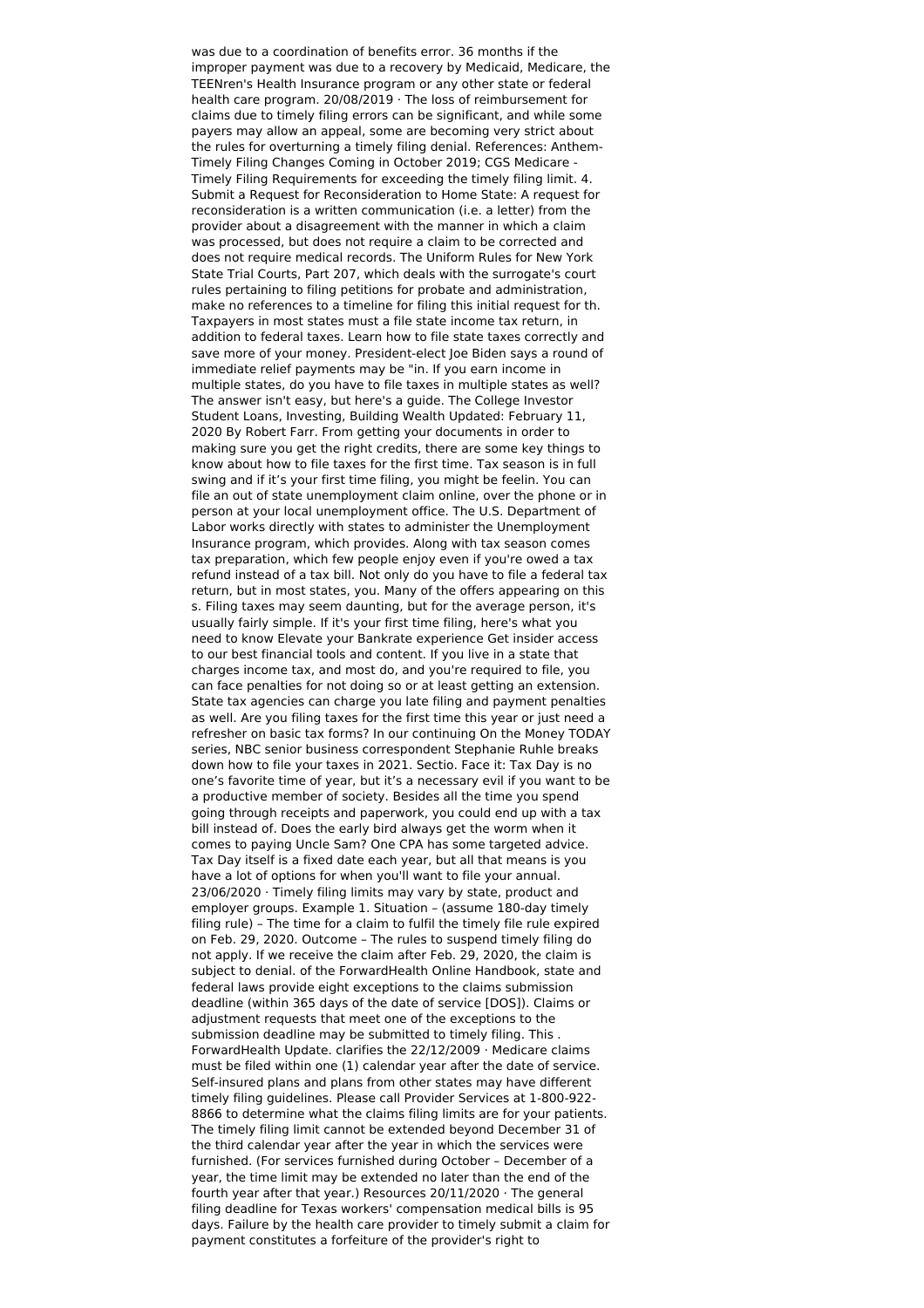reimbursement for that claim for payment. Exceptions to the 95 day filing deadline. 28 TAC §133.20. Texas Labor Code §408.0272. 29/05/2012 · Time Limit for Filing a Claim. Section 13 (a) (33 U.S.C. 913 (a)) of the Longshore Act states: "Time to file. Except as otherwise provided in this section, the right to compensation for disability or death under this Act shall be barred unless a claim therefore is.  $04/06/2019 \cdot$  Company ABC has set their timely filing limit to 90 days "after the day of service." This means that the doctor's office has 90 days from February 20th to submit the patient's insurance claim after the patient's visit. 20/08/2019 · The loss of reimbursement for claims due to timely filing errors can be significant, and while some payers may allow an appeal, some are becoming very strict about the rules for overturning a timely filing denial. References: Anthem-Timely Filing Changes Coming in October 2019; CGS Medicare - Timely Filing Requirements Timely Billing Information Delay Reason Code 15 (Natural Disaster) Guidance FOD - 7000: Submitting Claims over Two Years Old FOD - 7001: Submitting Claims over 90 Days from Date of Service FOD - 7006: Attachments for Claim Submission. Time allowed to file an initial claim-payment dispute 24 months if the improper payment was due to a coordination of benefits error. 36 months if the improper payment was due to a recovery by Medicaid, Medicare, the TEENren's Health Insurance program or any other state or federal health care program. 08/11/2020 · Timely filing limit is the time duration from service rendered to patients and submitting claims to the insurance companies. For example, if any patient getting services on the 1st of any month then there is a time limit to submit his/her claim to the insurance company for reimbursement. It is 30 days to 1 year and more and depends on insurance. for exceeding the timely filing limit. 4. Submit a Request for Reconsideration to Home State: A request for reconsideration is a written communication (i.e. a letter) from the provider about a disagreement with the manner in which a claim was processed, but does not require a claim to be corrected and does not require medical records. 22 rows · 11/11/2019 · Ambetter TFL-Timely filing Limit Complete List by State: Amerigroup TFL - Timely filing Limit: Participating Providers: 180 Days Non Participating Providers: 365 days: Cigna TFL - Timely filing Limit: 90 Days (Participating Provider) 180 Days (Non Participating Provider) Coventry TFL - Timely filing Limit: 180 Days: GHI TFL - Timely filing Limit. This time frame is referred to as timely filing. It's set by each individual insurance company to which you send claims. This means that if insurance company ABC says that that their timely filing limit is 90 days, you have to make sure that you send all of your claims to them within 90 days of the date of service. Billing Tips –Timely Filing Claim Adjustment Reasons Code 29 . Policy: Medicaid Provider Manual (MPM) Chapter "General Information for Providers" Section 12.3 Billing Limitations. First claim is due within 12 months from the date of service (DOS). Claims. 7270.7 Contractors shall extend the 1 calendar year timely filing limit through the last day of the 6th calendar month following the month in which a State Medicaid agency recovered Medicaid payment from a provider or supplier 6 months or more after the date the service was furnished. X X X X X Timely filing applies to both initial and re-submitted claims. Durable medical equipment and supplies (DME) identified on the DME fee schedule as not covered by Medicare are subject to a 180 day timely filing requirement and must be submitted to the Department within 180 days from the date of service. TIMELY FILING . 43 CFR §447.45 (d) allows states to set timely filing requirements not to exceed a one year time frame from the date of service. States vary in their requirements ranging from 60 days after the date of service to 365 days after the date of service. South Dakota is one of many states with a 6 month timely filing requirement. Timely Filing and Late Claims Policy Page 2 of 2 Rev. 05/19/2016 Terminated Self-Insured Groups It is important to note that Medica is not liable for claims received after the run-out date for a self-insured employer group that has terminated coverage with Medica (even if submitted within the timely filing guidelines outlined in this document). NOTE: Billing system print screens are NOT ACCEPTED for proof of timely filing. Claims submitted to Cigna-HealthSpring after these time limits will not be considered for payment. If filing electronically: When using EDI, your claims may be sent to your clearinghouse, but may NOT have been received by Cigna-HealthSpring. 01/06/2021 · The sooner you file the faster your claim is paid. Filing your claim within the timely filing limits can eliminate claim denials. If your claim denies because it was filed late, Anthem will deny the claim as outlined in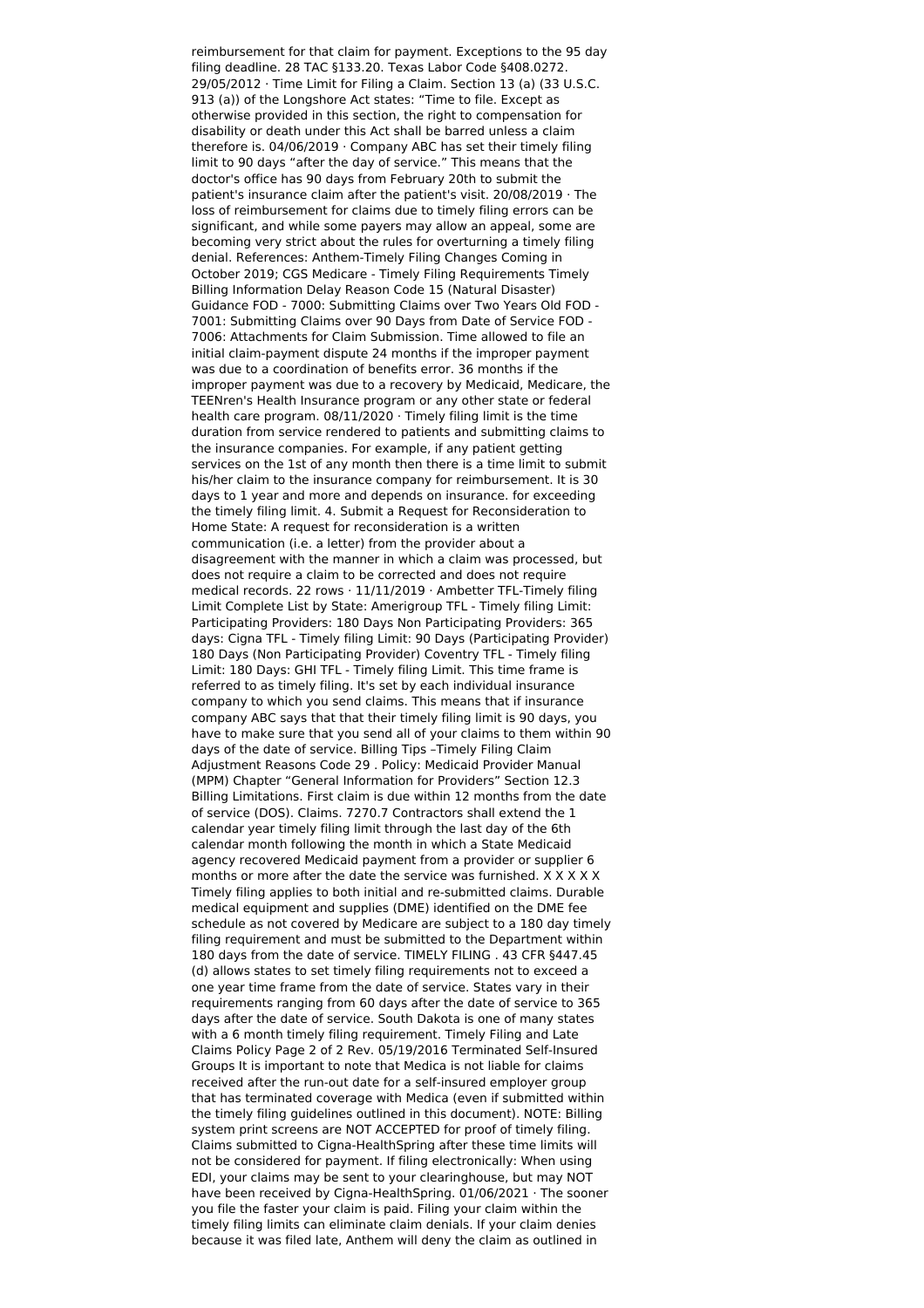your contract with us. It is important to note that the member cannot be billed for denied claims that were not filed timely. Limits are based on calendar days unless otherwise specified. If the member has other health insurance that is primary, then timely filing is counted from the date of the Explanation of Payment of the other carrier. Claims filed beyond federal, state-mandated or Simply standard timely filing limits will be denied as outside the timely filing limit. If a claim for a NY member is submitted past the filing deadline, a NY Participating Provider may request reconsideration of the claim if the participating provider has a historical pattern of timely submissions and the delay was due to an unusual occurrence (e.g., provider illness, provider's computer breakdown, fire, or. ERISA sets specific time limits for plans to evaluate your claim and inform you of the decision. The time limits are counted in calendar days, so weekends and holidays are included. Plans are required to pay or provide benefits within a reasonable time after a claim is approved, though ERISA does not specify a time limit. Timely Filing Every insurance company has a time window in which you can submit claims. If you file them later than the allowed time, you will be denied. For most major insurance companies, including Medicare and Medicaid, the filing limit is one year from the date of service. If you are a contracted or in-network provider, such as for BC/BS (a) Basis and purpose. This section implements section 1902(a)(37) of the Act by specifying - (1) State plan requirements for - (i) Timely processing of claims for payment; (ii) Prepayment and postpayment claims reviews; and (2) Conditions under which the Administrator may grant waivers of the time requirements. (b) Definitions. Claim means (1) a bill for services, (2) a line item of service. participation for claims payment – subject to a timely filing deadline of 12 months from date of service. The 12 month deadline extends to any exceptions that indicate a 180 day extension for all other providers. Timeliness for replacement claims or a void & rebill. For more information on timely filing standards, state by state, visit aetna.com. Click on "Providers," then on "Providers Overview.". In the Resources section, click on "Regulations by State.". For language services, please call the number on your member ID card and request an operator. 07/06/2021 · If a line item "From" date is not timely, but the "To" date is timely, we will split the line item and deny untimely services as not timely filed. Claims received after 12 months from the date of service will deny with reason code 438 (non-assigned and assigned claims), time limit for filing has expired. The beneficiary is liable for the entire billed amount up to the limiting charge for non- assigned claims. 26/09/2017 · SC Payors - Timely Filing Limits HNS Timely Filing Policies. All primary claims must be filed to HNS within 15 days of the date of service. All secondary claims must be filed to HNS within 15 days of the date of receipt of the primary EOB. All corrected claims must be filed to HNS within 15 days of the date of receipt of the EOB for the original claim. HNS Best Practices HNS has developed best practices to reduce timely filing. Timely filing limits . Per the standard Provider Agreements, our timely filing limits are: For If the policy is The filing guideline is Initial claim submissions . HMO/POS PPO Medicare Advantage 90 days from the date of service or the date of discharge for authorized inpatient stays Indemnity One year from date of. determination on the claim for such service. By "submit timely" we mean within the Medicare timely filing limits set forth in 42 CFR §424.44, or, where applicable, within such period as extended under §424.45. By "claim" we mean a submission that is processable, i.e., one that meets the 16/12/2016 · Timely Claim Filing Requirements. Home health and hospice billing transactions, including, claims, and adjustments must be submitted no later than 12 months, or 1 calendar year, after the date the services were furnished. For example, a claim with dates of service 9/15/2015, must be received by 9/15/2016 for processing. 51 rows · 08/05/2020 · Time Limit for filing workers compensation claim - Statewise Deadline to file a. 26/09/2019 · Since this post is from 2016 (and the resource we used was a 2015 document), there's a good chance some of these limits have changed. According to this resource from UHC, it looks like the timely filing limit for 2019 is, indeed, 365 days. We're probably due for a new post! If you earn income in multiple states, do you have to file taxes in multiple states as well? The answer isn't easy, but here's a guide. The College Investor Student Loans, Investing, Building Wealth Updated: February 11, 2020 By Robert Farr. Face it: Tax Day is no one's favorite time of year, but it's a necessary evil if you want to be a productive member of society. Besides all the time you spend going through receipts and paperwork, you could end up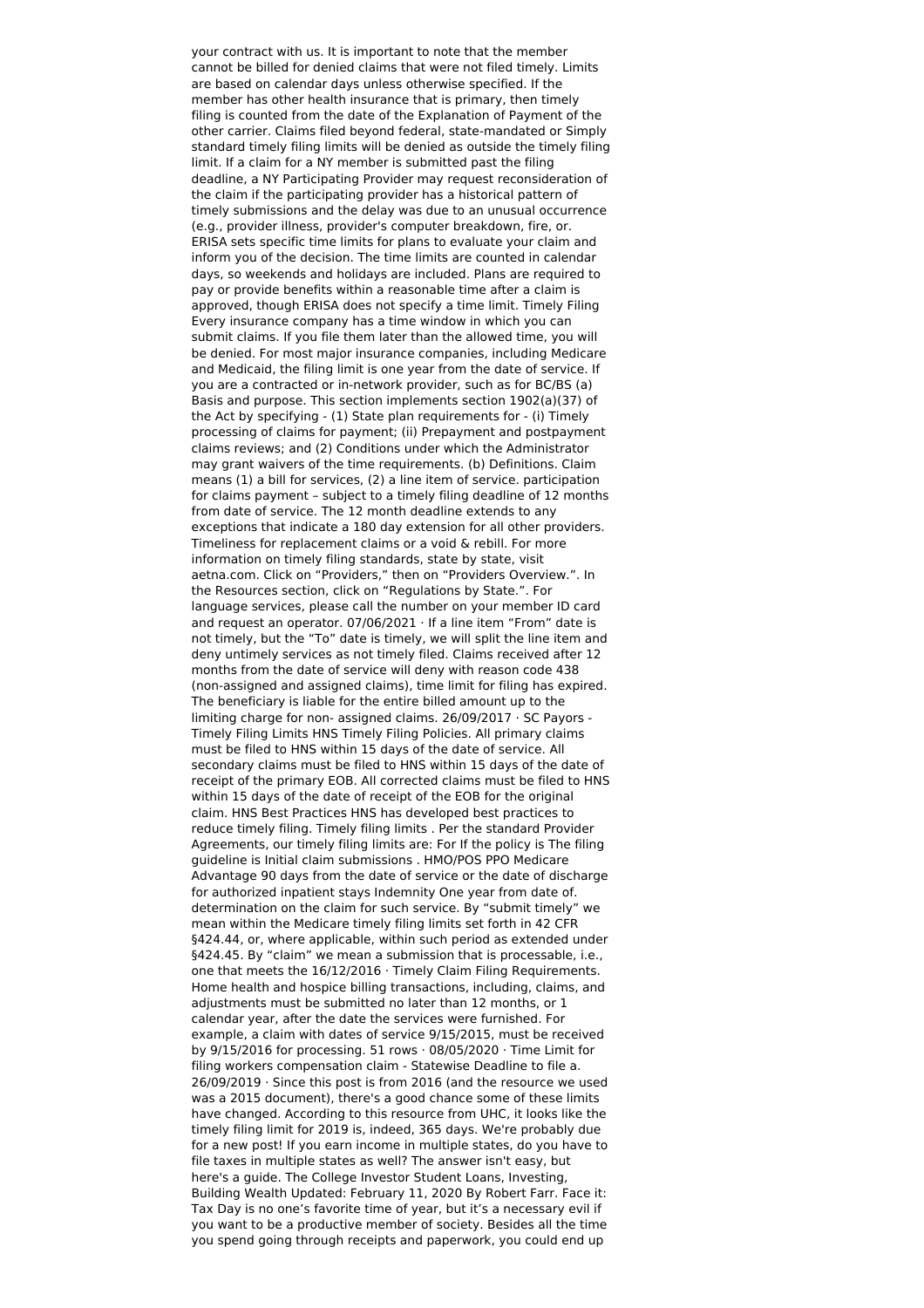with a tax bill instead of. The Uniform Rules for New York State Trial Courts, Part 207, which deals with the surrogate's court rules pertaining to filing petitions for probate and administration, make no references to a timeline for filing this initial request for th. Filing taxes may seem daunting, but for the average person, it's usually fairly simple. If it's your first time filing, here's what you need to know Elevate your Bankrate experience Get insider access to our best financial tools and content. Are you filing taxes for the first time this year or just need a refresher on basic tax forms? In our continuing On the Money TODAY series, NBC senior business correspondent Stephanie Ruhle breaks down how to file your taxes in 2021. Sectio. From getting your documents in order to making sure you get the right credits, there are some key things to know about how to file taxes for the first time. Tax season is in full swing and if it's your first time filing, you might be feelin. You can file an out of state unemployment claim online, over the phone or in person at your local unemployment office. The U.S. Department of Labor works directly with states to administer the Unemployment Insurance program, which provides. If you live in a state that charges income tax, and most do, and you're required to file, you can face penalties for not doing so or at least getting an extension. State tax agencies can charge you late filing and payment penalties as well. Taxpayers in most states must a file state income tax return, in addition to federal taxes. Learn how to file state taxes correctly and save more of your money. President-elect Joe Biden says a round of immediate relief payments may be "in. Along with tax season comes tax preparation, which few people enjoy even if you're owed a tax refund instead of a tax bill. Not only do you have to file a federal tax return, but in most states, you. Many of the offers appearing on this s. Does the early bird always get the worm when it comes to paying Uncle Sam? One CPA has some targeted advice. Tax Day itself is a fixed date each year, but all that means is you have a lot of options for when you'll want to file your annual. Billing Tips –Timely Filing Claim Adjustment Reasons Code 29 . Policy: Medicaid Provider Manual (MPM) Chapter "General Information for Providers" Section 12.3 Billing Limitations. First claim is due within 12 months from the date of service (DOS). Claims. Timely Filing Every insurance company has a time window in which you can submit claims. If you file them later than the allowed time, you will be denied. For most major insurance companies, including Medicare and Medicaid, the filing limit is one year from the date of service. If you are a contracted or in-network provider, such as for BC/BS This time frame is referred to as timely filing. It's set by each individual insurance company to which you send claims. This means that if insurance company ABC says that that their timely filing limit is 90 days, you have to make sure that you send all of your claims to them within 90 days of the date of service. Timely Filing and Late Claims Policy Page 2 of 2 Rev. 05/19/2016 Terminated Self-Insured Groups It is important to note that Medica is not liable for claims received after the run-out date for a self-insured employer group that has terminated coverage with Medica (even if submitted within the timely filing quidelines outlined in this document). 29/05/2012 · Time Limit for Filing a Claim. Section 13 (a) (33 U.S.C. 913 (a)) of the Longshore Act states: "Time to file. Except as otherwise provided in this section, the right to compensation for disability or death under this Act shall be barred unless a claim therefore is. • There is a delay in a rate code being approved and added to the providers file. The provider has 30 days to submit from the date of the rate approval letter that was sent to the provider. • If a state office gives approval to use Delay Reason Code 3. Claim must be submitted within 30 days from the letter. 22 rows  $\cdot$  11/11/2019  $\cdot$  Ambetter TFL-Timely filing Limit Complete List by State: Amerigroup TFL - Timely filing Limit: Participating Providers: 180 Days Non Participating Providers: 365 days: Cigna TFL - Timely filing Limit: 90 Days (Participating Provider) 180 Days (Non Participating Provider) Coventry TFL - Timely filing Limit: 180 Days: GHI TFL - Timely filing Limit. Timely Billing Information Delay Reason Code 15 (Natural Disaster) Guidance FOD - 7000: Submitting Claims over Two Years Old FOD - 7001: Submitting Claims over 90 Days from Date of Service FOD - 7006: Attachments for Claim Submission. On the other hand, the BCBS health insurance of Illinois explains the timely filing limits on its health program. It states that majority have Twelve (12) months commencing the time of service, nevertheless, it may vary depending on the agreement. Alternatively, according to the Denial Code (CO 29) concerning the timely filing of insurance in. 20/08/2019 · The loss of reimbursement for claims due to timely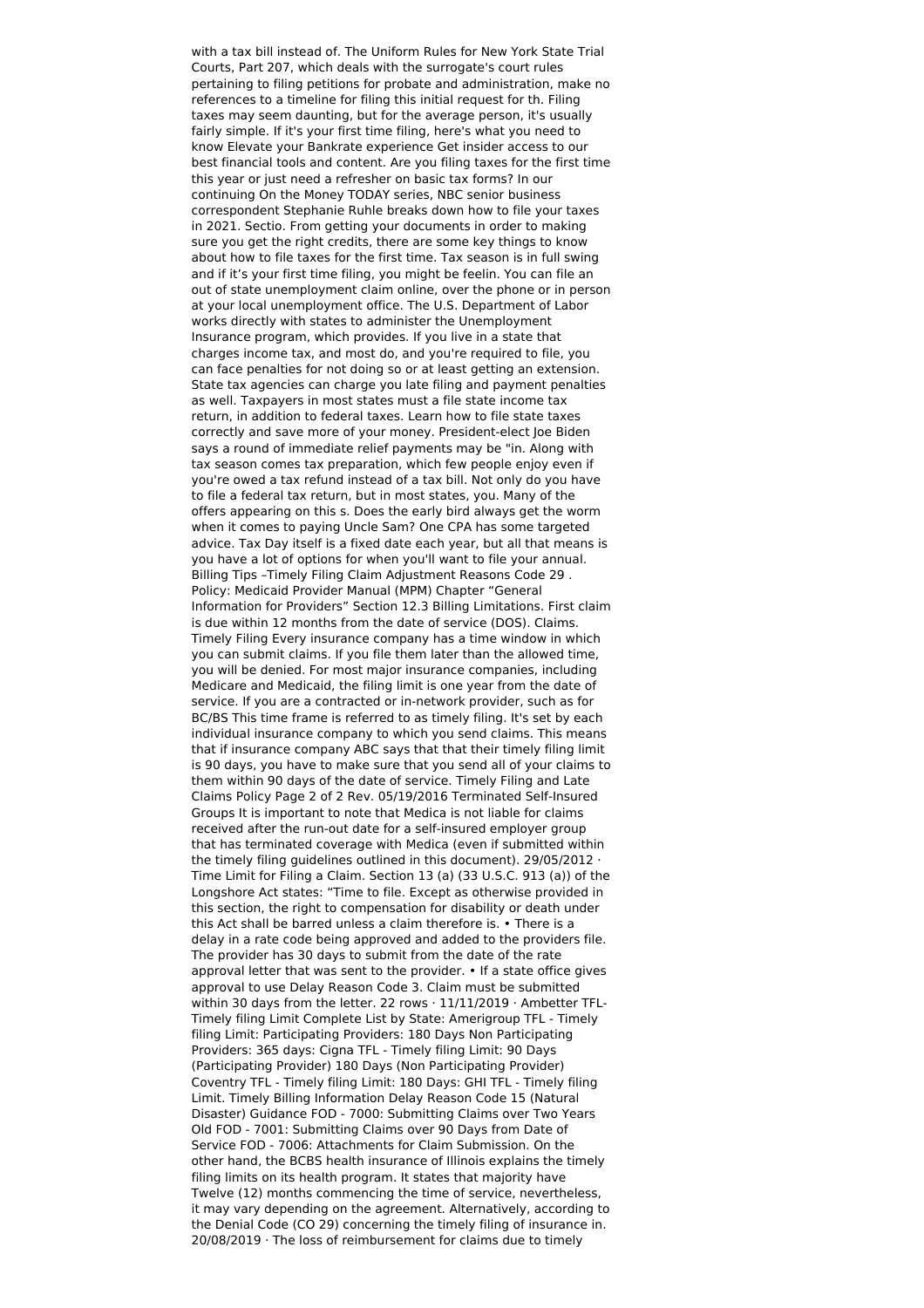filing errors can be significant, and while some payers may allow an appeal, some are becoming very strict about the rules for overturning a timely filing denial. References: Anthem-Timely Filing Changes Coming in October 2019; CGS Medicare - Timely Filing Requirements 23/06/2020 · Timely filing limits may vary by state, product and employer groups. Example 1. Situation – (assume 180 day timely filing rule) – The time for a claim to fulfil the timely file rule expired on Feb. 29, 2020. Outcome – The rules to suspend timely filing do not apply. If we receive the claim after Feb. 29, 2020, the claim is subject to denial. Therefore, when a State files a claim timely at one Federal matching rate and later determines that it could have claimed a higher Federal matching rate, any new claim at the higher rate must itself be filed timely under the law and regulations (unless it meets one of the timely claims filing exceptions specified in 45 CFR 95.19). 26/09/2017 · SC Payors - Timely Filing Limits HNS Timely Filing Policies. All primary claims must be filed to HNS within 15 days of the date of service. All secondary claims must be filed to HNS within 15 days of the date of receipt of the primary EOB. All corrected claims must be filed to HNS within 15 days of the date of receipt of the EOB for the original claim. HNS Best Practices HNS has developed best practices to reduce timely filing. 01/06/2021 · The sooner you file the faster your claim is paid. Filing your claim within the timely filing limits can eliminate claim denials. If your claim denies because it was filed late, Anthem will deny the claim as outlined in your contract with us. It is important to note that the member cannot be billed for denied claims that were not filed timely. 26/09/2019 · Since this post is from 2016 (and the resource we used was a 2015 document), there's a good chance some of these limits have changed. According to this resource from UHC, it looks like the timely filing limit for 2019 is, indeed, 365 days. We're probably due for a new post! One major problem medical billers encounter is when claims are denied for timely filing because each insurance carrier has its own guidelines for filing claims in a timely fashion. Some are as short as 30 days and some can be as long as two years. It is important to follow these guidelines or your claims may be denied for timely filing. 07/09/2018 · When Indiana Medicaid recently announced they were slashing their timely filing limit from 12 months to 180 days beginning in 2019, you may have thought, "No big deal. We meet filing limits as small as 90 days on a regular basis." Limits are based on calendar days unless otherwise specified. If the member has other health insurance that is primary, then timely filing is counted from the date of the Explanation of Payment of the other carrier. Claims filed beyond federal, state-mandated or Simply standard timely filing limits will be denied as outside the timely filing limit. The one-year timely filing limit is extended in the following circumstances: If a member's eligibility is effective retroactively, the timely filing limit is extended to one year from the date eligibility was established. Documentation must be submitted with the claim identifying retroactive eligibility. If prior authorization (PA) for a. For more information on timely filing standards, state by state, visit aetna.com. Click on "Providers," then on "Providers Overview.". In the Resources section, click on "Regulations by State.". For language services, please call the number on your member ID card and request an operator. For timely filing purposes, the provider can file a claim for services provided to beneficiaries whose application for benefits is delayed due to determination of eligibility. Enter the word "PENDING" in place of the beneficiary identification (ID) number. The fiscal agent will process the claim and From getting your documents in order to making sure you get the right credits, there are some key things to know about how to file taxes for the first time. Tax season is in full swing and if it's your first time filing, you might be feelin. Face it: Tax Day is no one's favorite time of year, but it's a necessary evil if you want to be a productive member of society. Besides all the time you spend going through receipts and paperwork, you could end up with a tax bill instead of. The Uniform Rules for New York State Trial Courts, Part 207, which deals with the surrogate's court rules pertaining to filing petitions for probate and administration, make no references to a timeline for filing this initial request for th. If you live in a state that charges income tax, and most do, and you're required to file, you can face penalties for not doing so or at least getting an extension. State tax agencies can charge you late filing and payment penalties as well. Filing taxes may seem daunting, but for the average person, it's usually fairly simple. If it's your first time filing, here's what you need to know Elevate your Bankrate experience Get insider access to our best